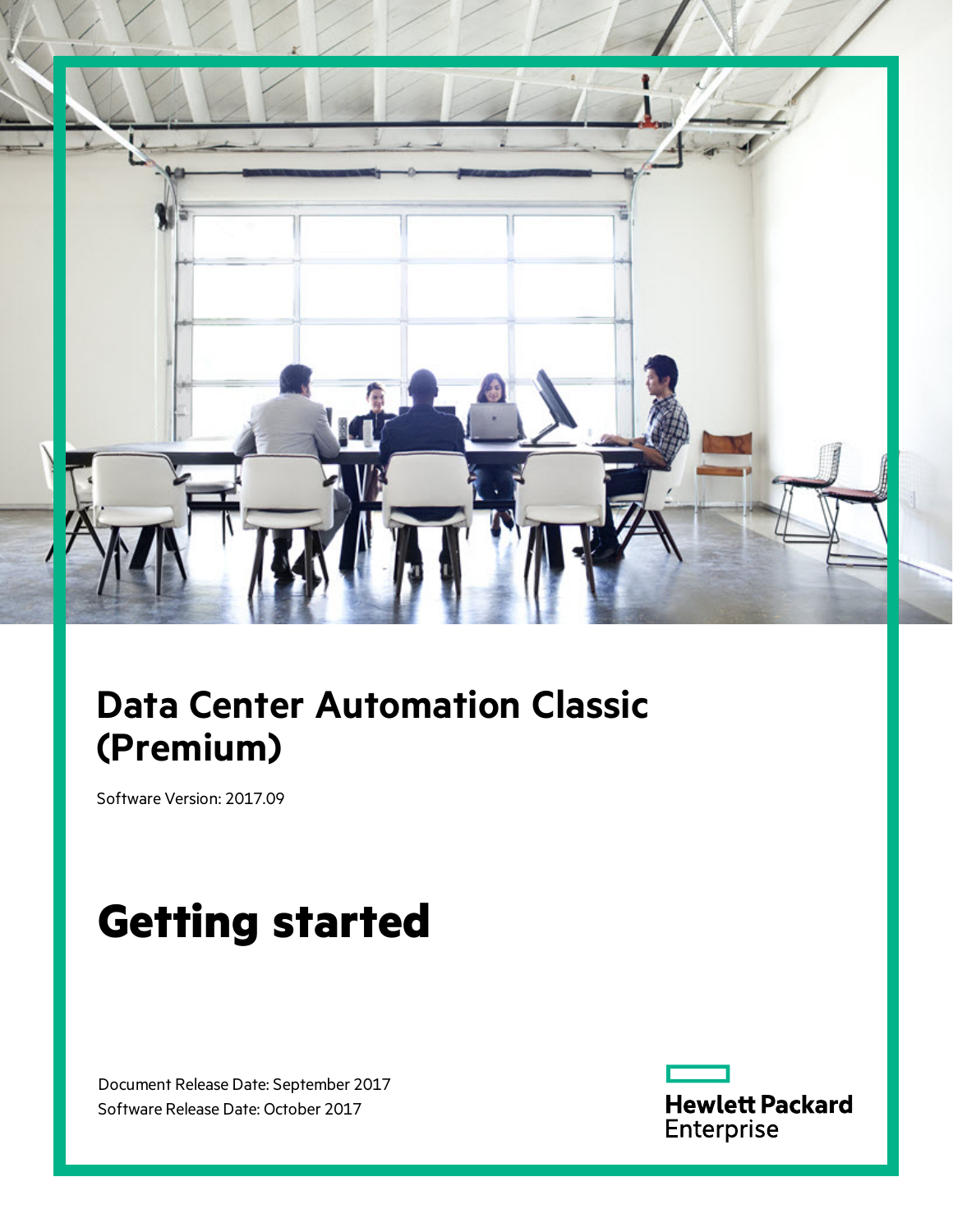#### Legal Notices

#### **Warranty**

The only warranties for Hewlett Packard Enterprise Development LP products and services are set forth in the express warranty statements accompanying such products and services. Nothing herein should be construed as constituting an additional warranty. Hewlett Packard Enterprise Development LP shall not be liable for technical or editorial errors or omissions contained herein.

The information contained herein is subject to change without notice.

#### Restricted Rights Legend

Confidential computer software. Valid license from Hewlett Packard Enterprise Development LP required for possession, use or copying. Consistent with FAR 12.211 and 12.212, Commercial Computer Software, Computer Software Documentation, and Technical Data for Commercial Items are licensed to the U.S. Government under vendor's standard commercial license.

#### Copyright Notice

© Copyright 2015 - 2017 Hewlett Packard Enterprise Development LP

#### Trademark Notices

Adobe™ is a trademark of Adobe Systems Incorporated.

Microsoft® and Windows® are U.S. registered trademarks of Microsoft Corporation.

UNIX® is a registered trademark of The Open Group.

This product includes an interface of the 'zlib' general purpose compression library, which is Copyright © 1995-2002 Jean-loup Gailly and Mark Adler.

#### Documentation Updates

To check for recent updates or to verify that you are using the most recent edition of a document, go to: <https://softwaresupport.hpe.com/>.

This site requires that you register for an HPE Passport and to sign in. To register for an HPE Passport ID, click **Register** on the HPE Software Support site or click **Create an Account** on the HPE Passport login page.

You will also receive updated or new editions if you subscribe to the appropriate product support service. Contact your HPE sales representative for details.

#### **Support**

Visit the HPE Software Support site at: <https://softwaresupport.hpe.com/>.

Most of the support areas require that you register as an HPE Passport user and to sign in. Many also require a support contract. To register for an HPE Passport ID, click **Register** on the HPE Support site or click **Create an Account** on the HPE Passport login page.

To find more information about access levels, go to: <https://softwaresupport.hpe.com/web/softwaresupport/access-levels>.

**HPE Software Solutions Now** accesses the HPESW Solution and Integration Portal website. This site enables you to explore HPE Product Solutions to meet your business needs, includes a full list of Integrations between HPE Products, as well as a listing of ITIL Processes. The URL for this website is [https://softwaresupport.hpe.com/km/KM01702731.](https://softwaresupport.hpe.com/km/KM01702731)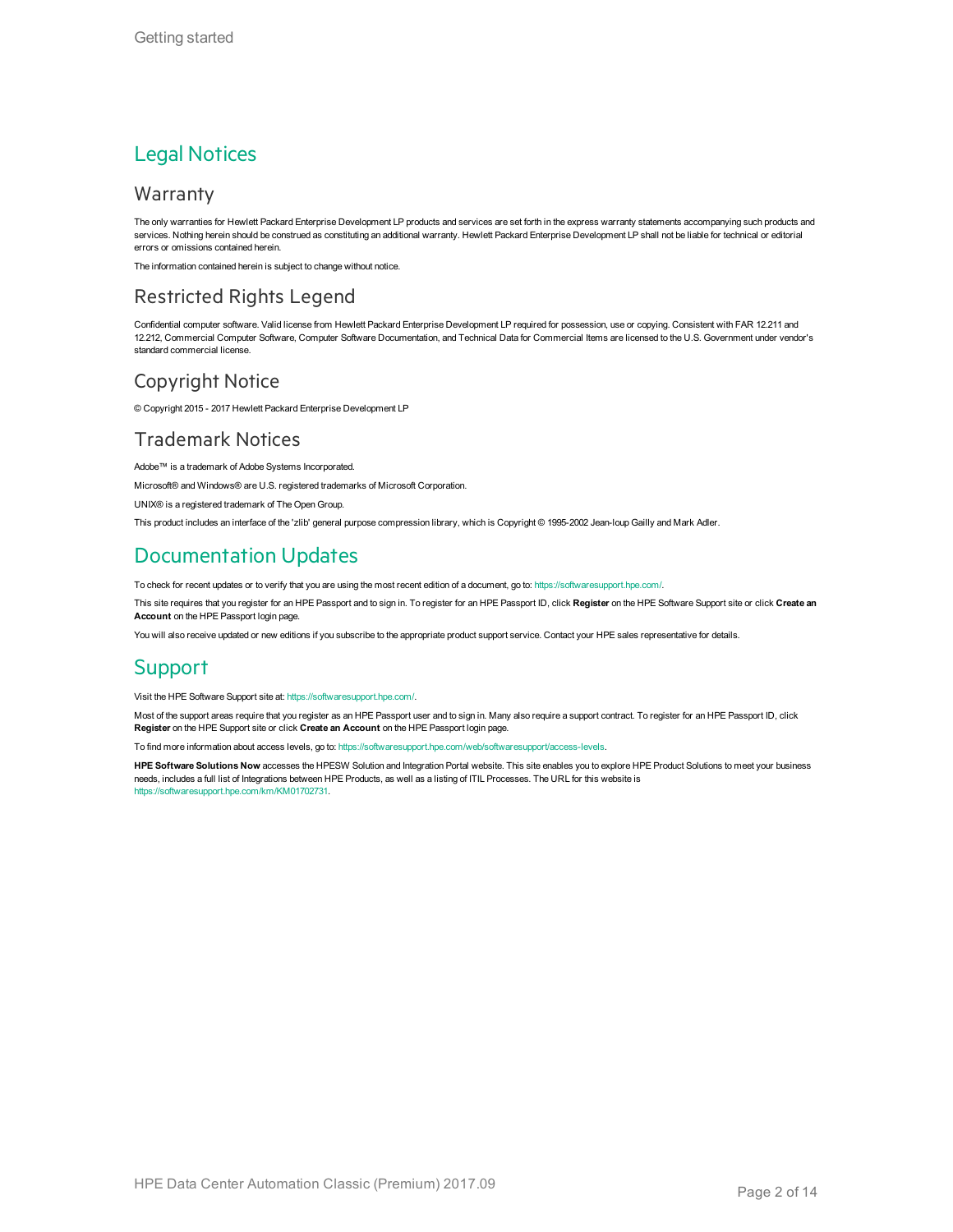## **Contents**

|  | 4  |
|--|----|
|  |    |
|  |    |
|  |    |
|  |    |
|  |    |
|  |    |
|  |    |
|  |    |
|  |    |
|  |    |
|  |    |
|  |    |
|  | 13 |
|  |    |
|  |    |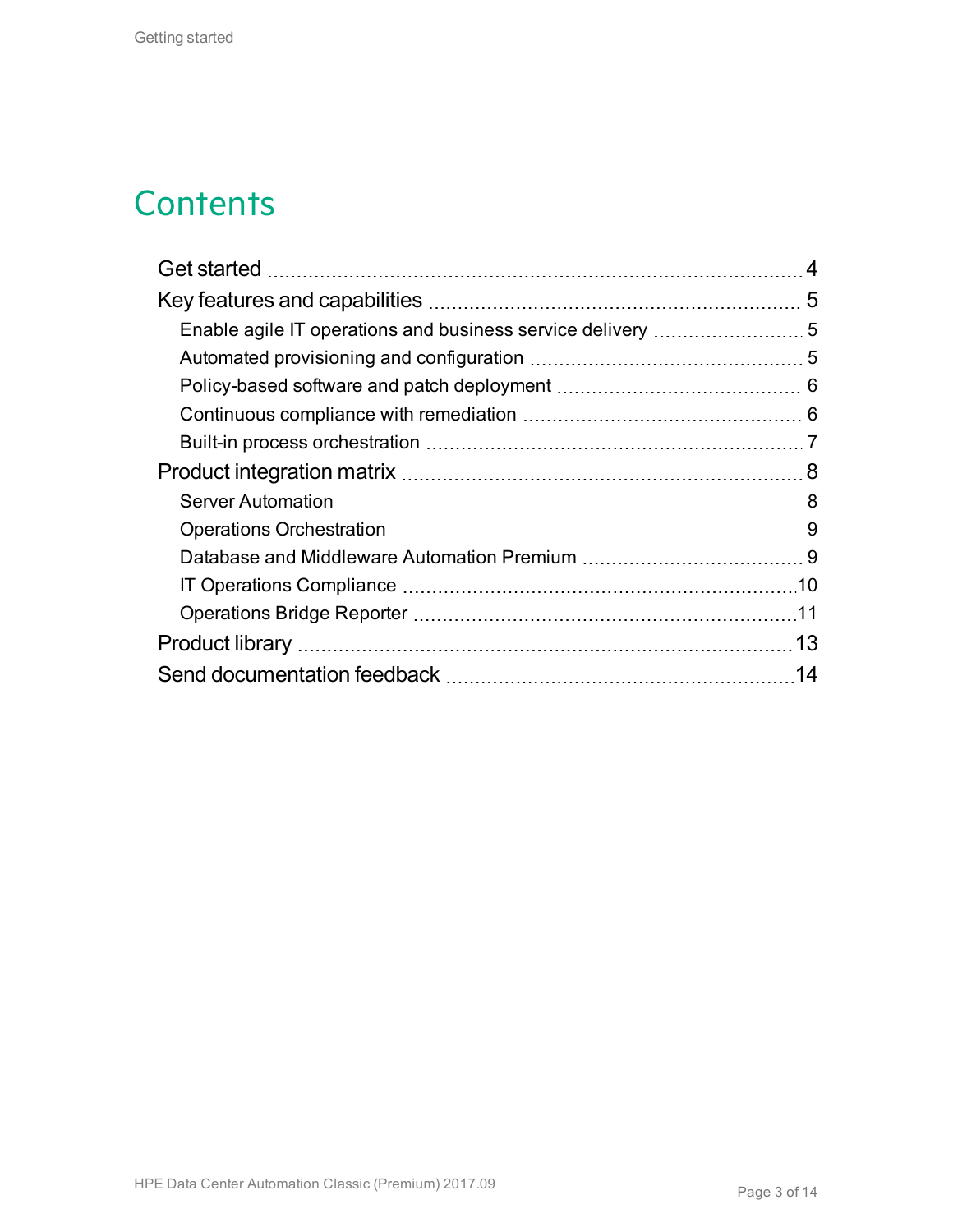# <span id="page-3-0"></span>Get started

The Data Center Automation (DCA) Classic 2017.09 is a complete automation solution for standardizing and automating routine data center operations.

The DCA Classic Premium edition is used to manage infrastructure lifecycle management and compliance for IT. This edition helps you to automate activities for data center management including server discovery, provisioning, configuration and virtualization management, software, database and middleware management, patching, audit, compliance and remediation, and infrastructure lifecycle actions across your data center.

It provides tools that automate:

- Critical areas of your data center's server management
- Business service compliance
- IT processes, including provisioning, configuration, compliance, and patching
- Release management for databases and applications services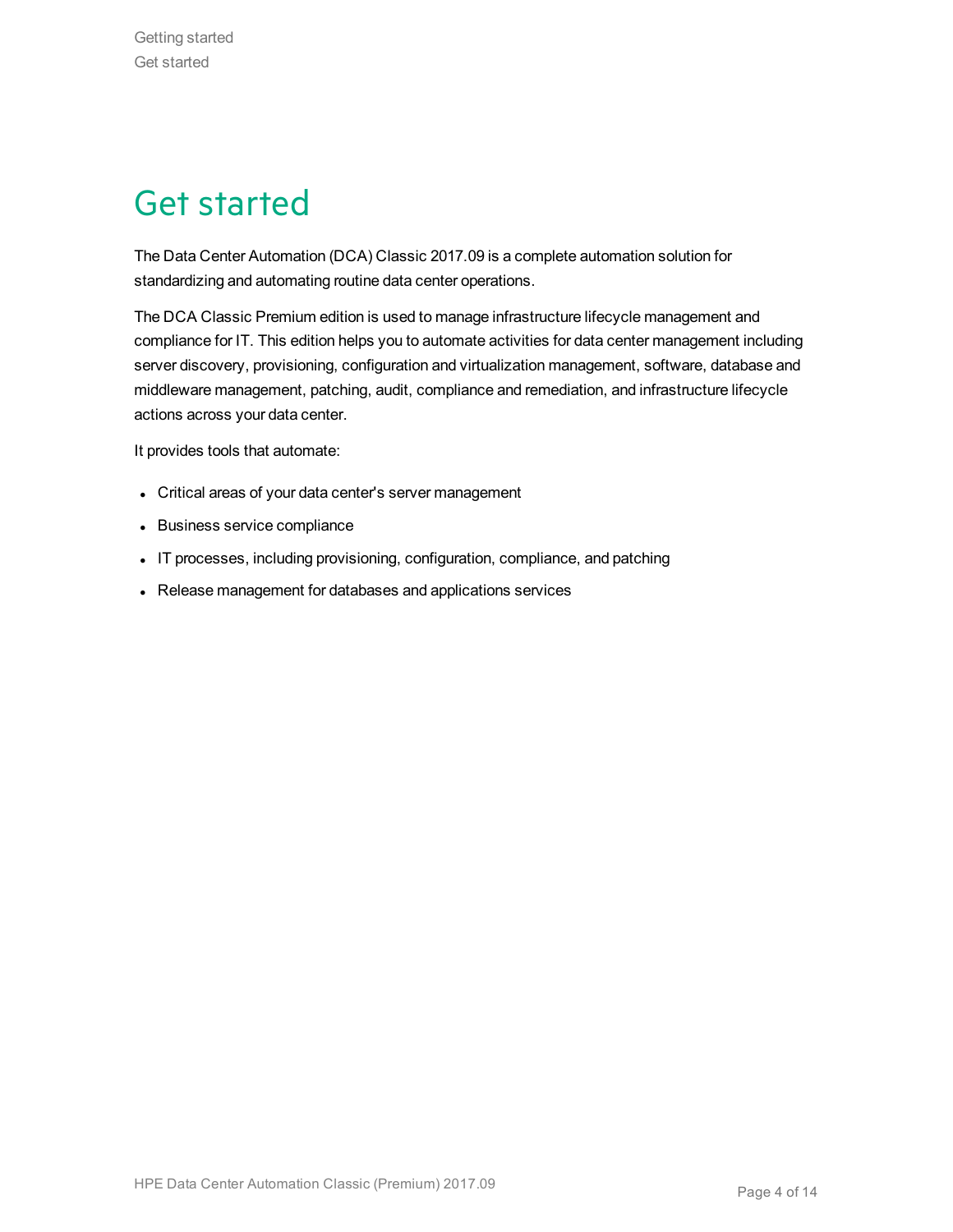# <span id="page-4-0"></span>Key features and capabilities

This section provides information on the various features and capabilities of the DCA Classic Premium.

### <span id="page-4-1"></span>Enable agile IT operations and business service delivery

The DCA Classic Premium is a unified, scalable, analytics-driven infrastructure management solution that automates tasks, orchestrates end-to-end processes, and enforces compliance. It reduces the cost of IT operations and accelerates service delivery.

It delivers end-to-end lifecycle management across virtual and physical servers, databases, and middleware; including discovery, provisioning, configuration, patching, compliance assessment, remediation, software deployment, upgrades, migrations and retirement.

Policy-based deployments and out-of-the-box workflows ensure proven, consistent processes are followed, enterprise standards are enforced and greatly speed up and simplify operations, either as discreet tasks or within an orchestrated multi-domain end-to-end process.

It supports heterogeneous and multivendor automation for popular operating systems and commercial applications, including, but not limited to, Windows®, Linux®, Oracle, SQL Server, DB2, Sybase, WebSphere, WebLogic, Apache and JBoss. The most diverse and complex IT environments rely on DCA for managing day-to-day operations.

### <span id="page-4-2"></span>Automated provisioning and configuration

With DCA Classic Premium, you can automate provisioning and configuration for virtual servers, physical servers, databases, and middleware. A template-based approach simplifies mass-scale deployment while enabling consistent results. Key features and capabilities include:

- Bare-metal provisioning
- Virtual machine (VM) deployment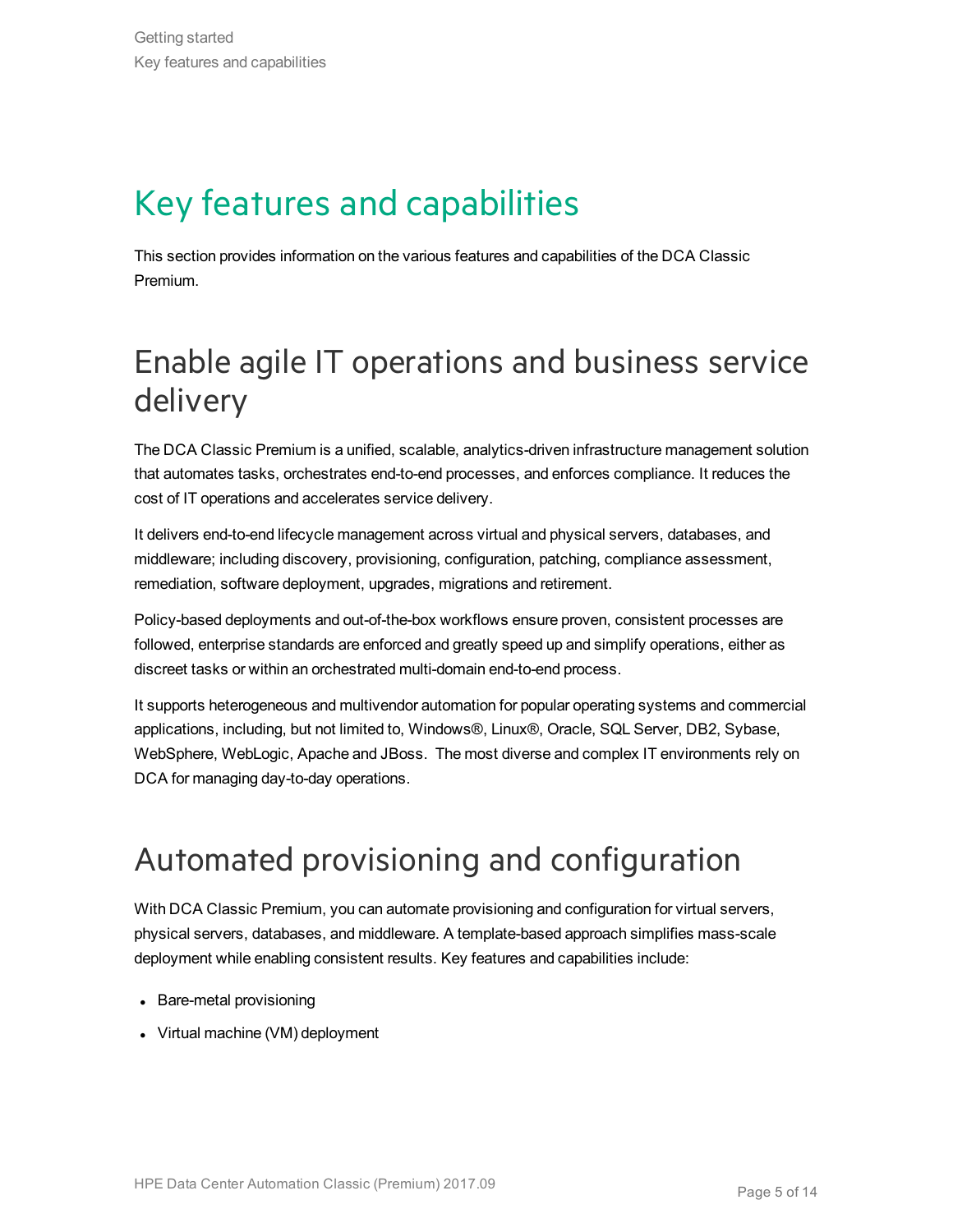- Database and middleware provisioning, configuration, schema updates, and migrations and upgrades for standalone or clustered instances
- Template-based provisioning and configuration
- Sequence multiple resource types (for example, update registry settings, install applications, edit user or group settings, and run scripts)
- Out-of-the-box OS build plans
	- <sup>o</sup> Heterogeneous operating system (OS), BIOS setup, and RAID configurations
- Proven scalability across more than 100,000 servers, and 20,000 database instances

## <span id="page-5-0"></span>Policy-based software and patch deployment

The DCA Classic Premium simplifies the management of software installations, updates, patching/rollback, and uninstalls. It identifies and automatically remediates vulnerabilities based on defined policies to maintain compliance. Customers can manage patch schedules to protect against vulnerabilities for multivendor OS, database, and middleware platforms. The capabilities include:

- Explicitly control sequence of software updates and patches
	- <sup>o</sup> Manage attributes for patch severity, date, and type; or region and application tailoring
	- Capture incremental changes in policies, recreate or revise templates to maintain standards
	- <sup>o</sup> Manage patches at the Group or infrastructure level
	- <sup>o</sup> Rollback / remove patches
- Know when or where patches or software are deployed
- Scheduled or manually initiated remediation
- Extensible design integrates with third-party patch management systems
- Delivers only the patches that are needed

### <span id="page-5-1"></span>Continuous compliance with remediation

The DCA Classic Premium offers near continuous compliance for corporate and regulatory compliance across servers (virtual and physical), databases, and middleware. Details of the key capabilities are outlined as follows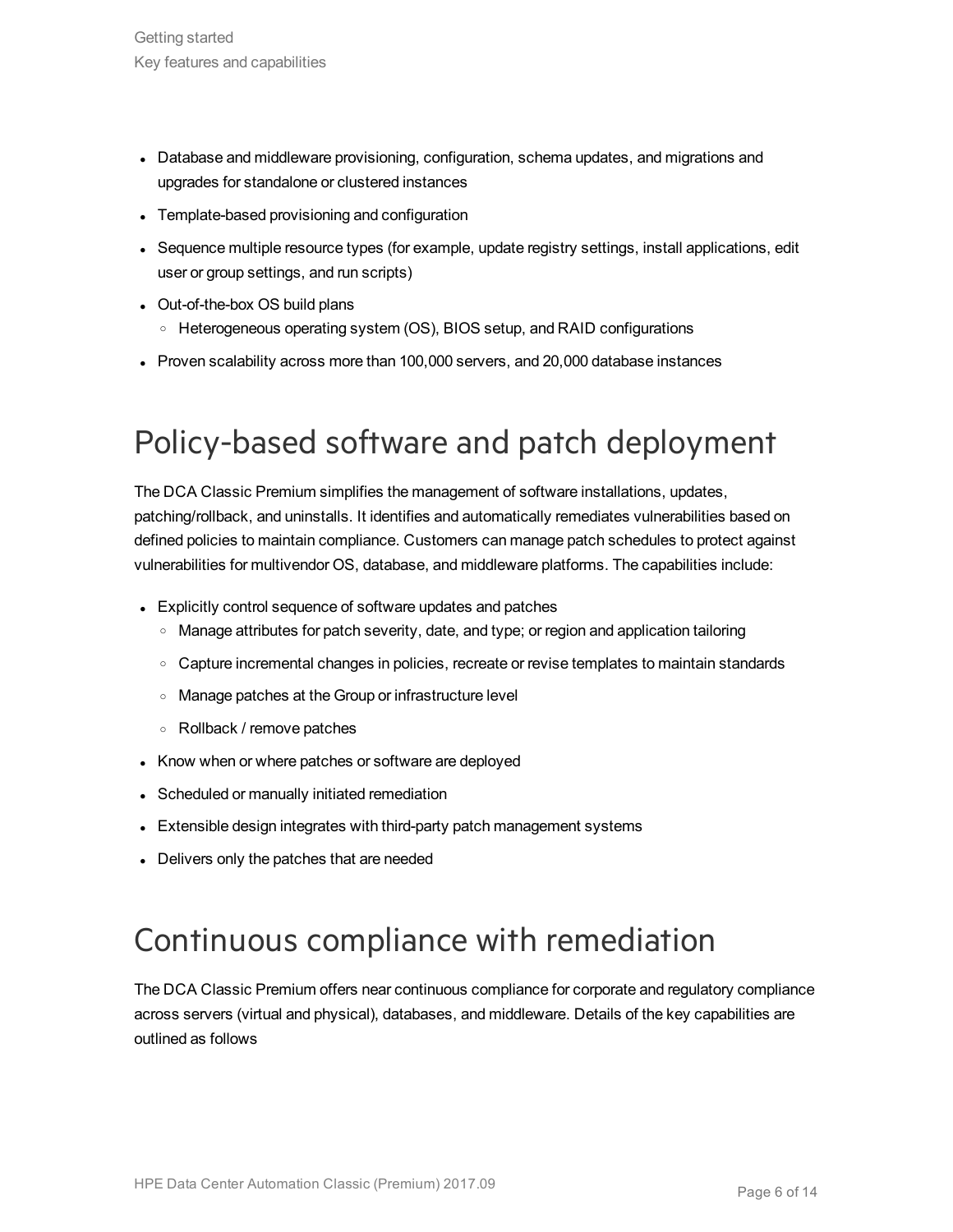- Automated change detection, configuration updates, patching, audit and remediation
- Service-level compliance assesses and remediates selected resources in a business service o Focus on business services rather than individual infrastructure components
- Built-in service-level objectives (SLOs) to meet requirements for frequency of audit and time to remediate
- Out-of-the-box industry-standard compliance policies (for example PCI, CIS, HIPAA) via the HPE Live Network Content Marketplace to audit and remediate using current compliance rules

### <span id="page-6-0"></span>Built-in process orchestration

A built-in process orchestration engine connect tasks and process flows to help automate data center management. The orchestration engine allows customers to tailor processes their specific needs based on out-of-the-box operations.

- Thousands of pre-built operation flows to create powerful and repeatable deployments
- <sup>l</sup> Out-of-the-box content built using industry standards, vendor best practices, and real-world experience
- Workflows for many common, processes such as end-to-end provisioning (infrastructure to application), vulnerability management, and disaster recovery.
- Integration engine for open source and proprietary third-party scripts (for example Chef, Puppet, and Ansible), extending capabilities (for example software audit and tracking, user access management, and compliance)
- Easy flow creation
	- Design and debug flows with intuitive, drag-and-drop interface and integration
	- o Integrate existing customer content, for example, PowerShell scripts, Web Services, REST
- SOAP APIs
- Integrated development environment (IDE) that supports hundreds of authors across geographies
	- o Graphical and textual dual authoring experience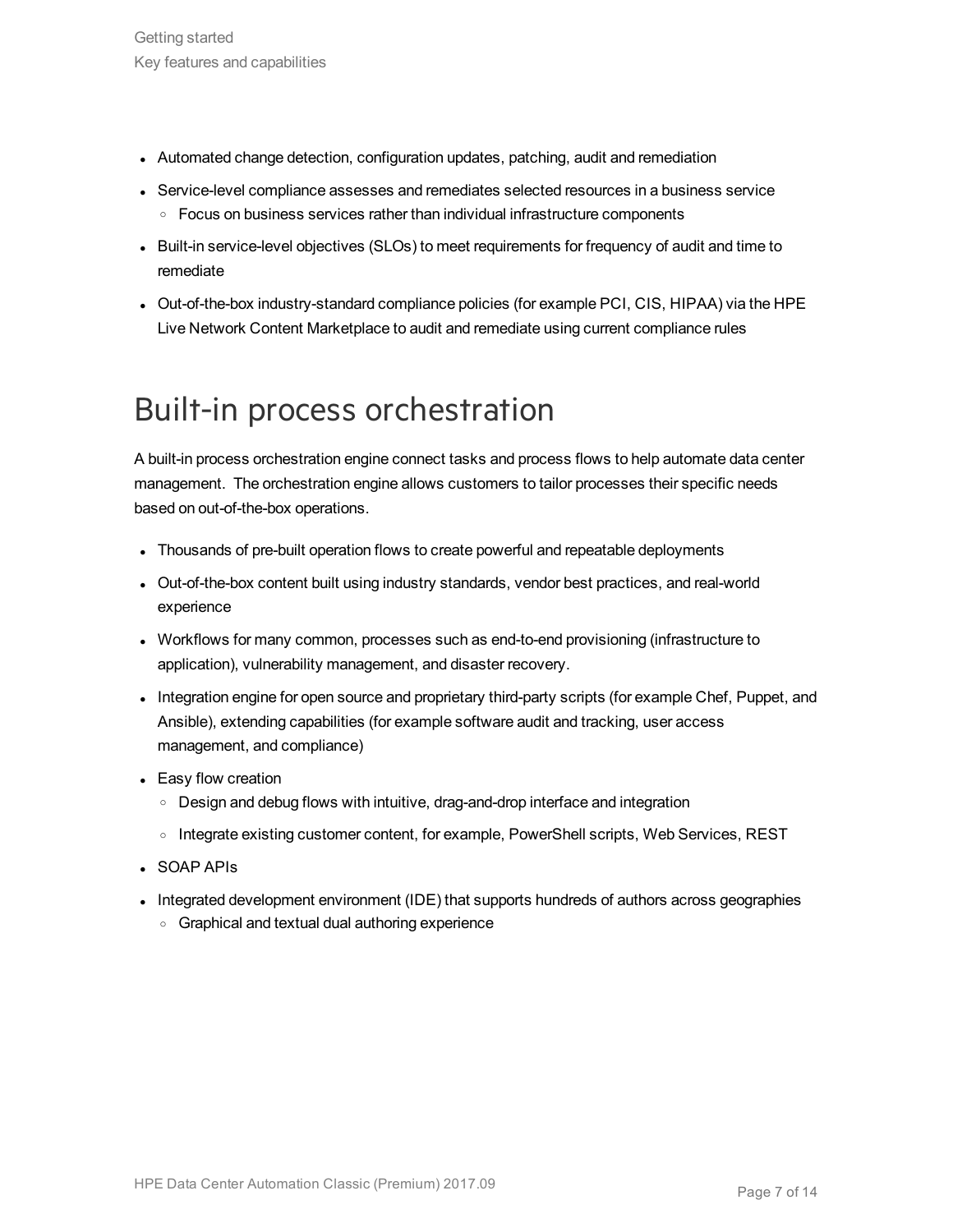|                                | <b>SA</b><br>10.60 | <b>OO</b><br>10.70           | <b>ITOC</b><br>1.20      | <b>DMA Premium</b><br>10.50.001 | <b>OBR</b><br>10.20      |
|--------------------------------|--------------------|------------------------------|--------------------------|---------------------------------|--------------------------|
| SA 10.60                       |                    | $\bullet$                    | $\bullet$                | -                               | $\bullet$                |
| OO 10.70                       | $\bullet$          |                              |                          | $\bullet$                       | $\overline{\phantom{a}}$ |
| <b>ITOC 1.20</b>               | $\bullet$          | $\overline{\phantom{a}}$     |                          | $\overline{\phantom{a}}$        | $\overline{\phantom{a}}$ |
| <b>DMA</b><br>Premium10.50.001 | $\qquad \qquad$    | $\bullet$                    | $\overline{\phantom{0}}$ |                                 | $\overline{\phantom{a}}$ |
| <b>OBR 10.20</b>               | $\bullet$          | $\qquad \qquad \blacksquare$ | $\overline{\phantom{0}}$ | $\overline{\phantom{0}}$        |                          |

## <span id="page-7-0"></span>Product integration matrix

The following sections provide information about the individual products that comprise the DCA Classic Premium 2017.09 release.

### <span id="page-7-1"></span>Server Automation

Server Automation (SA) is a data-center automation software that centralizes and streamlines many data center functions and automates critical areas of your data center's server management including the following:

- Server discovery
- Operating system provisioning
- Operating system patching
- Software provisioning
- Audit and compliance
- Application configuration
- Application deployment
- Software compliance
- Reporting

#### **Virtual environment management**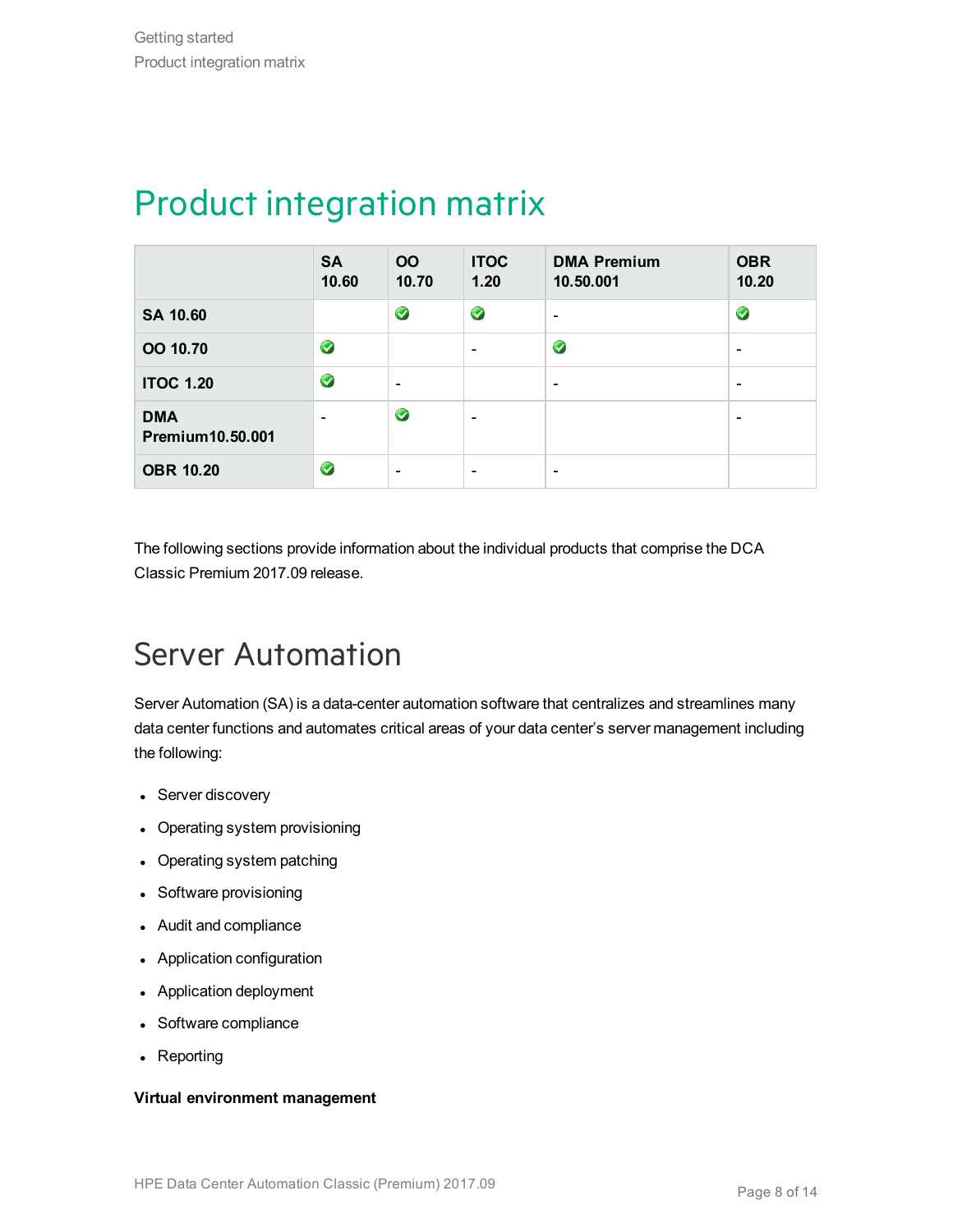You can also manage your heterogeneous virtual environment including:

- virtualization services (VSs)
- virtual machines (VMs)
- VM templates

You can provision, patch, configure, and audit all of your virtual machines the same way that you manage your physical servers.

SA enables you to make changes more safely and consistently because you can model and validate changes before you commit them to a managed server. SA provides methods to ensure that modifications you plan for your managed servers work because they have been tested before being applied, thereby reducing downtime.

## <span id="page-8-0"></span>Operations Orchestration

Operations Orchestration (OO) is the industry-leading solution for IT process automation and runbook automation.

OO is a system for creating and using actions in structured sequences (called flows) which maintain, troubleshoot, repair, and provision your IT resources by performing the following actions:

- checking the health, diagnosing, and repairing, networks, servers, services, software applications, and individual workstations.
- deploying applications, patching, and maintaining them by checking client, server, and virtual machines for required software and updates, and, if needed, performing the necessary installations, updates, and distributions.
- performing repetitive tasks, such as checking status on internal or external web site pages.

### <span id="page-8-1"></span>Database and Middleware Automation Premium

Database and Middleware Automation (DMA) Premium software automates administrative tasks like:

- Provisioning and configuration
- Compliance
- Patching
- Release management for databases and application servers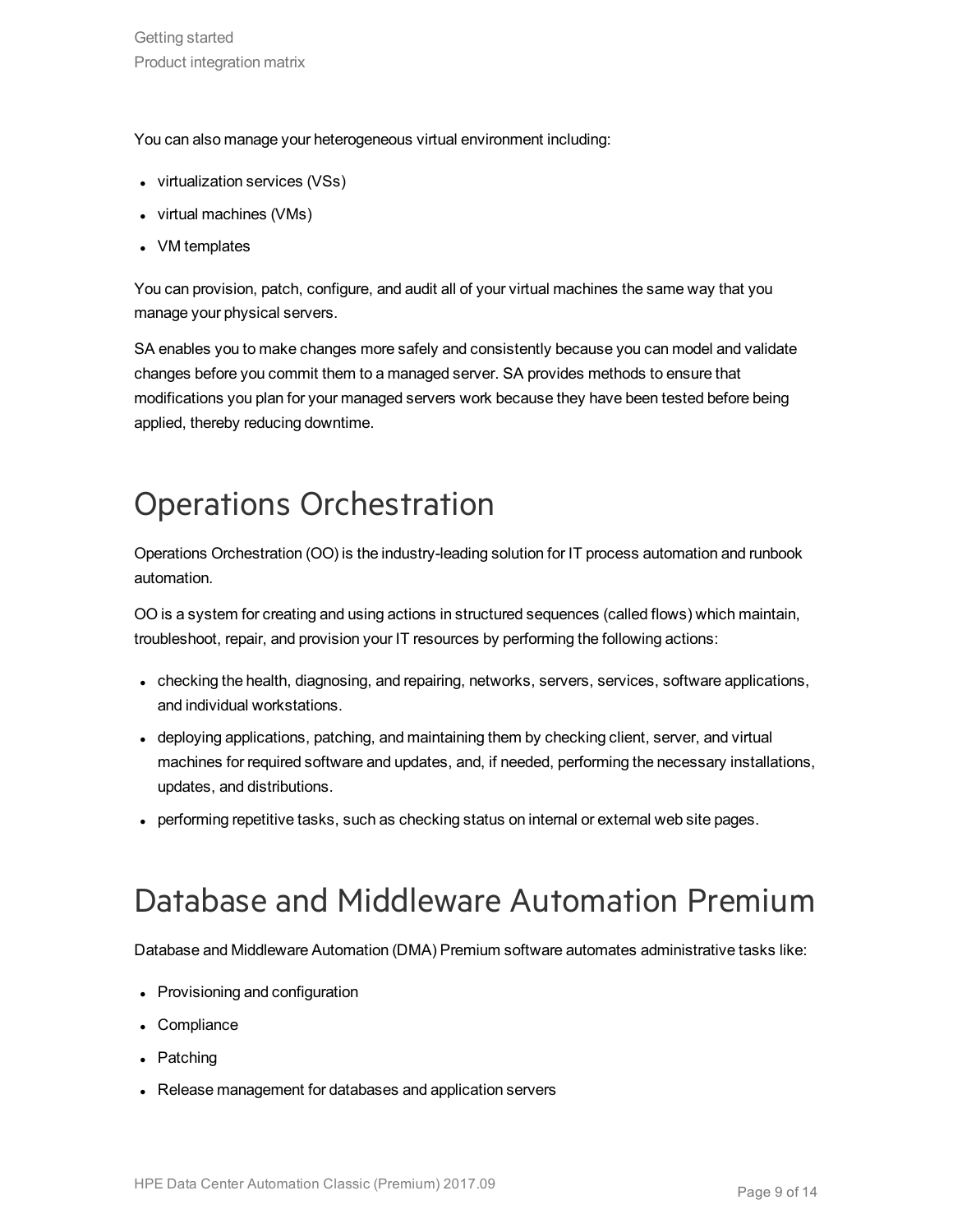When performed manually, these day-to-day software administration operations are error-prone, time consuming, and difficult to scale.

DMA automates these administration tasks that take up 60-70% of a database or application server administrator's day. Automating these tasks enables greater efficiency and faster change delivery with higher quality and better predictability.

DMA provides role-based access to automation content. This enables you to better utilize resources at every level:

- End users can deliver routine, yet complex, DBA and middleware tasks.
- Operators can execute expert level tasks across multiple servers including provisioning, patching, configuration, and compliance checking.
- <sup>l</sup> Subject matter experts can define, enforce, and audit full stack automation across network, storage, server, database, and middleware.

#### **DMA workflows**

Use a DMA workflow to perform a specific automated task, such as:

- Provisioning databases or application servers
- Patching databases or application servers
- Checking a database or application server for compliance with a specific standard

You specify environment-specific information that the workflow requires by configuring DMA parameters. You can also group related DMA workflows into a solution pack.

### <span id="page-9-0"></span>IT Operations Compliance

IT Operations Compliance ( ITOC) allows IT Operations users to track business service compliance against corporate and regulatory policies, making their environment compliant and therefore secure.

With ITOC, you can:

- Scan compliance of business services against policies in a repeatable and reliable manner
- Remediate non-compliance
- Provide an overall view of compliance status across policies and business services
- Track exceptions of resources to requirements in the Statement of Applicability (SoA)
- Track the life cycle and revisions of policies, business services, controls, and SoAs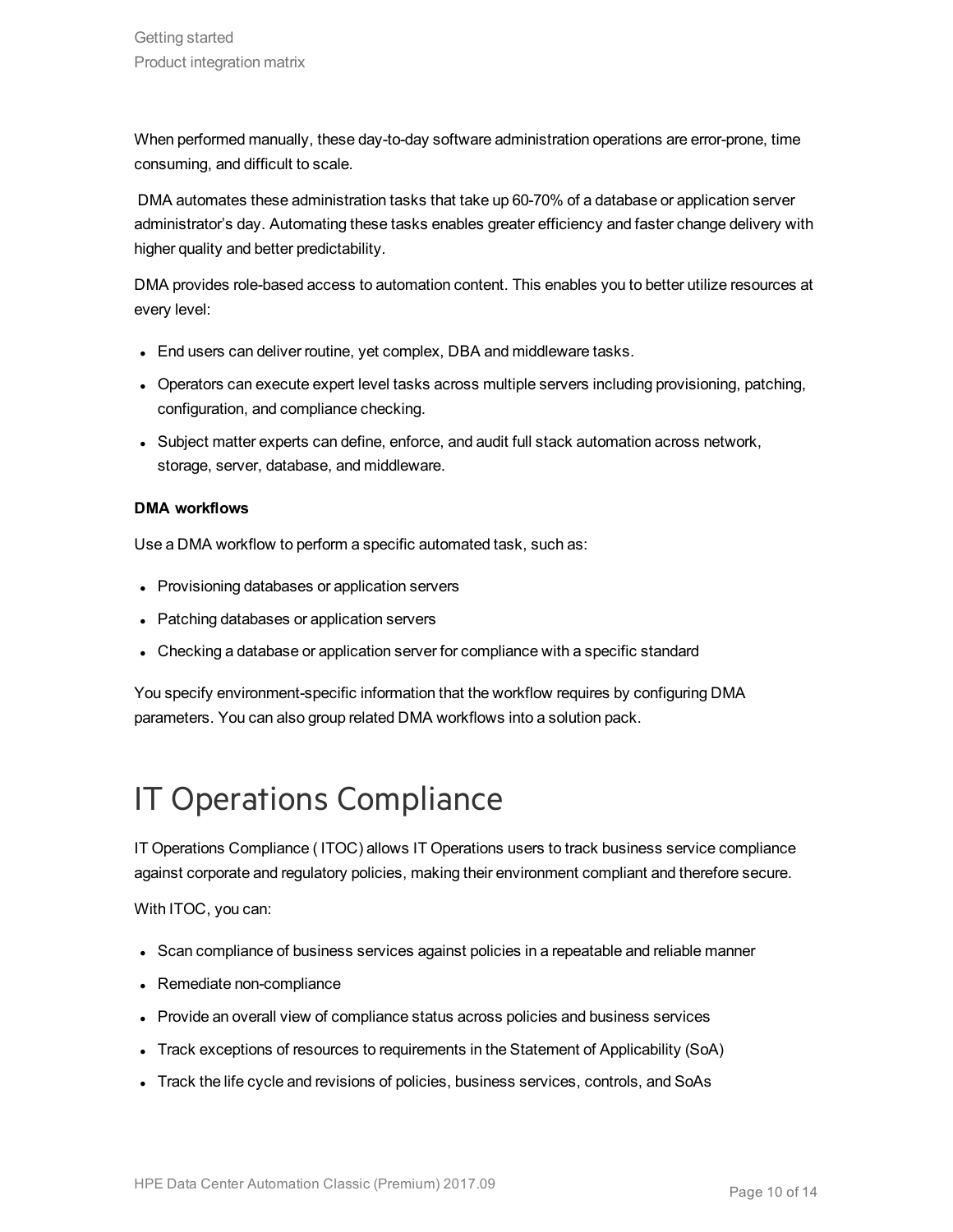## <span id="page-10-0"></span>Operations Bridge Reporter

Operations Bridge Reporter (OBR) is a cross-domain historical infrastructure performance reporting solution. It leverages the topology information to show how the underlying infrastructure's health, performance, and availability are affecting your business services and business applications in the long term. OBR manages the relationship of infrastructure elements to the business services at run-time by using the same topology services that are used by the products that collect the performance data from the managed nodes.

OBR collects data from different data sources, processes the data, and generates top-down and bottoms-up reports with the processed data. The SAP BusinessObjects, HP Vertica database, and PostgreSQL database are embedded software component of OBR.

You can use the interactive reports in OBR to:

- Report and analyze the pattern of problems in your IT environment.
- Forecast IT resource performance based on historical data.
- Drill down across time boundaries for the available data. For example, you can drill down from yearly level reports to monthly and daily level reports and vice versa to analyze the pattern of problems in a specific period of time.
- Perform a custom analysis of the data using report filters.

You can use OBR to determine the changes that you can make in your IT environment to improve the performance of your business services.

OBR has high data retention capability. This makes it possible to maintain high performance data over a long period of time and aid in decision making.

OBR provides Content Pack which is a data mart—a repository of data collected from various sources—that pertains to a particular domain, such as system performance or virtual environment performance, and meets the specific demands of a particular group of knowledge users in terms of analysis, content presentation, and ease of use.

Content Packs contain the rules that define how the metrics will be collected, transformed, and aggregated in the reports. A typical Content Pack defines the metrics for a specific domain along with the necessary rules for analysis required in that domain.

OBR allows you to perform the following functions: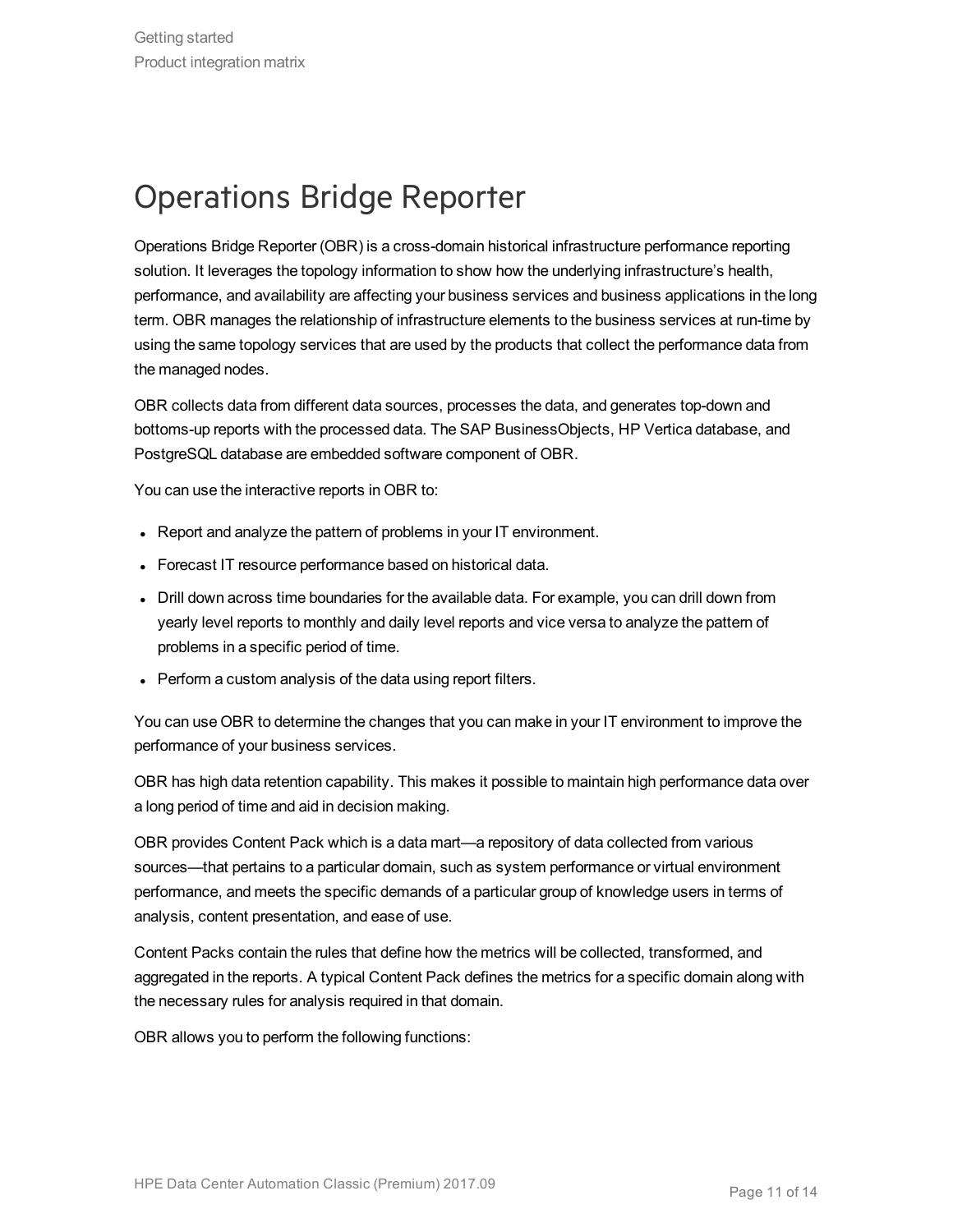- Create your own Content Packs. OBR provides Content Development Environment (CDE) to create new Content Packs and customize existing Content Packs.
- Customize and extend the out-of-the-box Content Packs provided in the product.
- Create your own groups for reporting. For example, you can create groups based on the business management chain or business functions.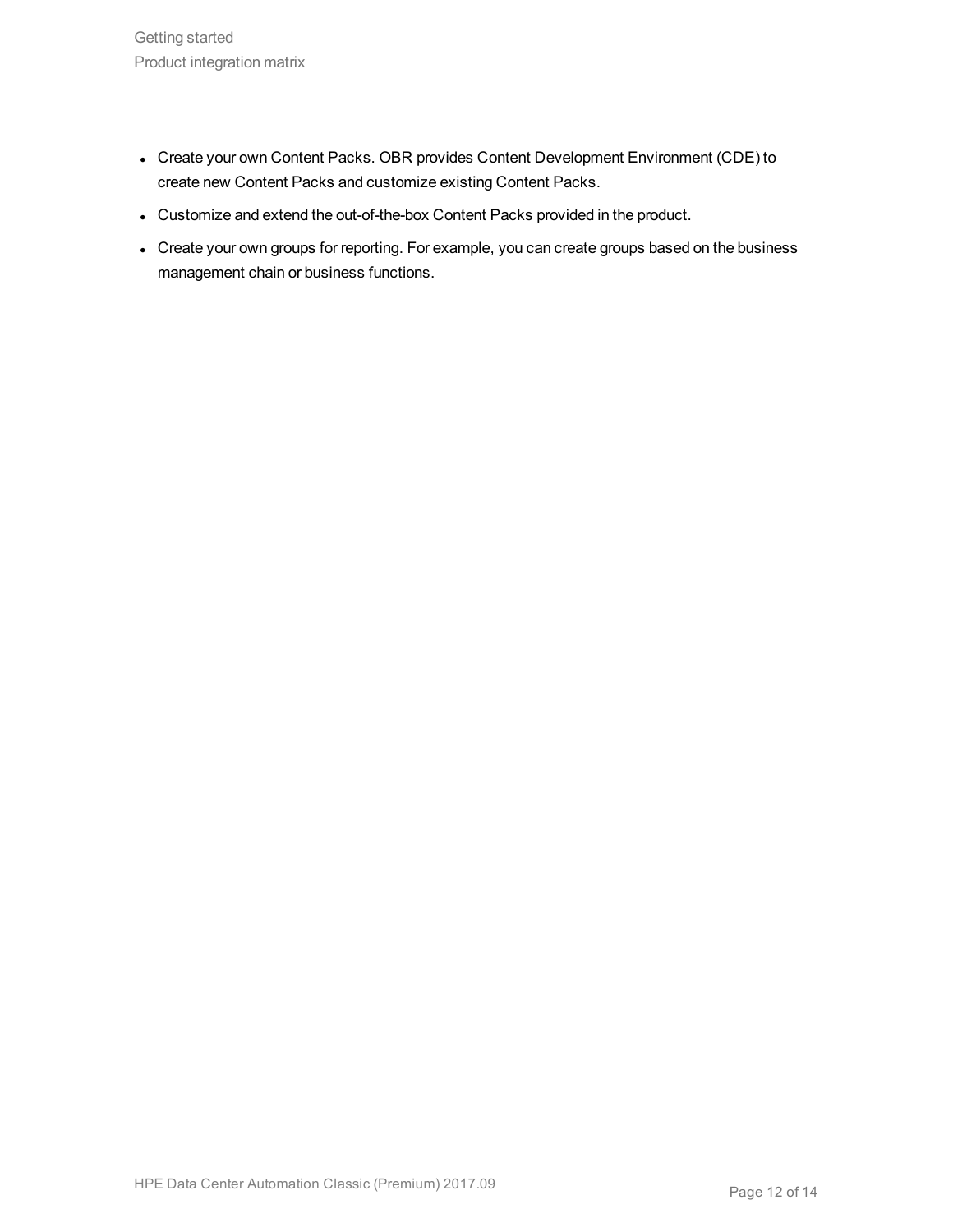# <span id="page-12-0"></span>Product library

| <b>Product</b>                                    | <b>Version</b> | <b>Documentation library link</b> |
|---------------------------------------------------|----------------|-----------------------------------|
| Server Automation (SA)                            | 10.60          | go                                |
| Operations Orchestration (OO)                     | 10.70          | go                                |
| Databases and Middleware Automation (DMA) Premium | 10.50.001      | go                                |
| Operations Bridge Reporter (OBR)                  | 10.20          | go                                |
| IT Operations Compliance (ITOC)                   | 1.20           | go                                |